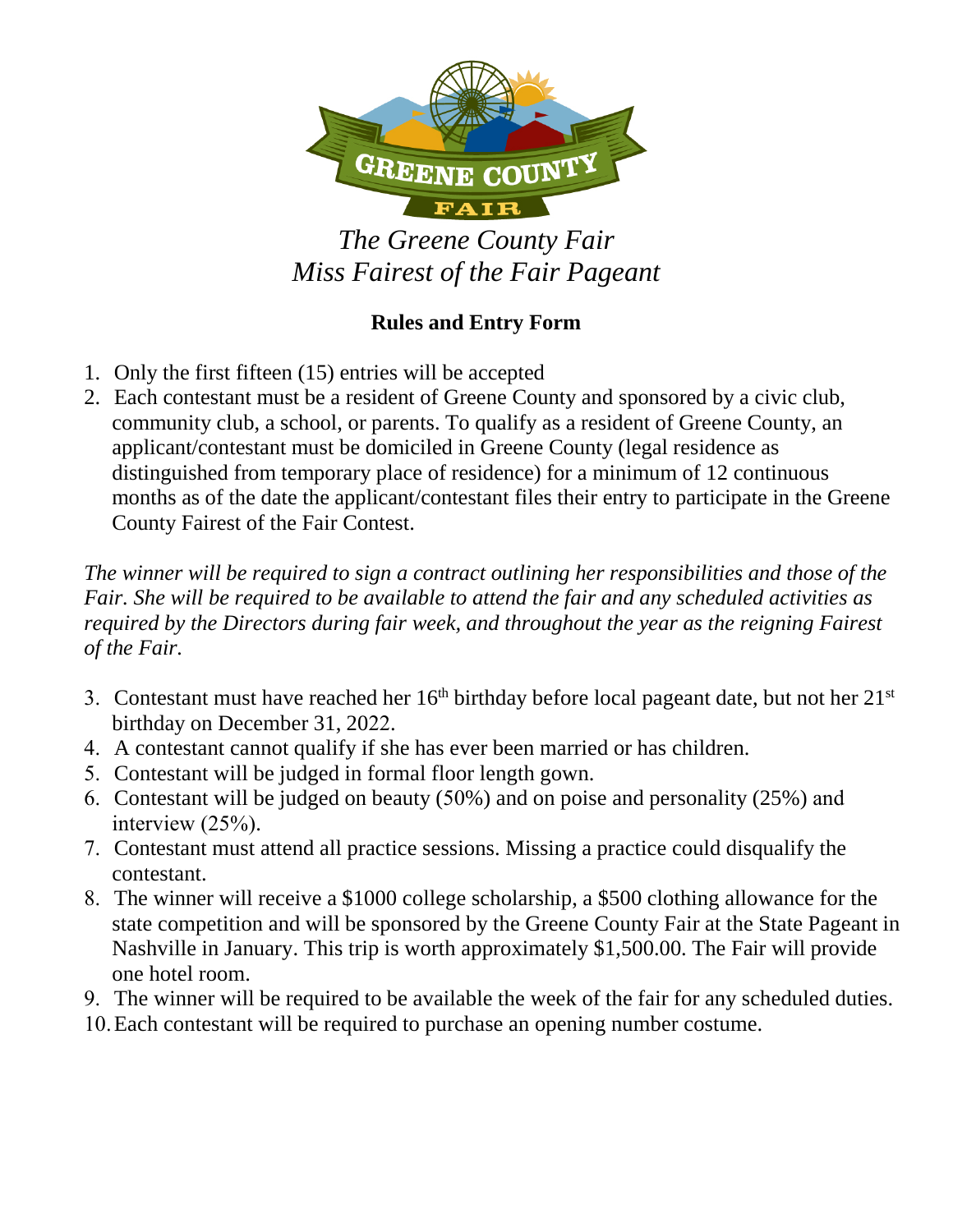## **Official Entry Form**

| Age: _______ Birth Date: __________________ Employer: __________________________                                                                                                                    |
|-----------------------------------------------------------------------------------------------------------------------------------------------------------------------------------------------------|
| High School: _________________________________College: __________________________                                                                                                                   |
| Year Graduated: Class: Class:                                                                                                                                                                       |
|                                                                                                                                                                                                     |
| In the event you are chosen as 2022 Greene County Miss Fairest of the<br>Fair, would you be available to make personal appearances? $\bigcirc$ Yes $\bigcirc$ No                                    |
| Affiliations, Honors and Achievements – To be used by MC on stage.<br>Please limit to top five only. List in the order that you think is<br>most important. Once submitted, they cannot be changed. |
|                                                                                                                                                                                                     |
|                                                                                                                                                                                                     |
| $\begin{array}{c} \hline \text{3.} \end{array}$                                                                                                                                                     |
|                                                                                                                                                                                                     |
| 5.                                                                                                                                                                                                  |
|                                                                                                                                                                                                     |
|                                                                                                                                                                                                     |